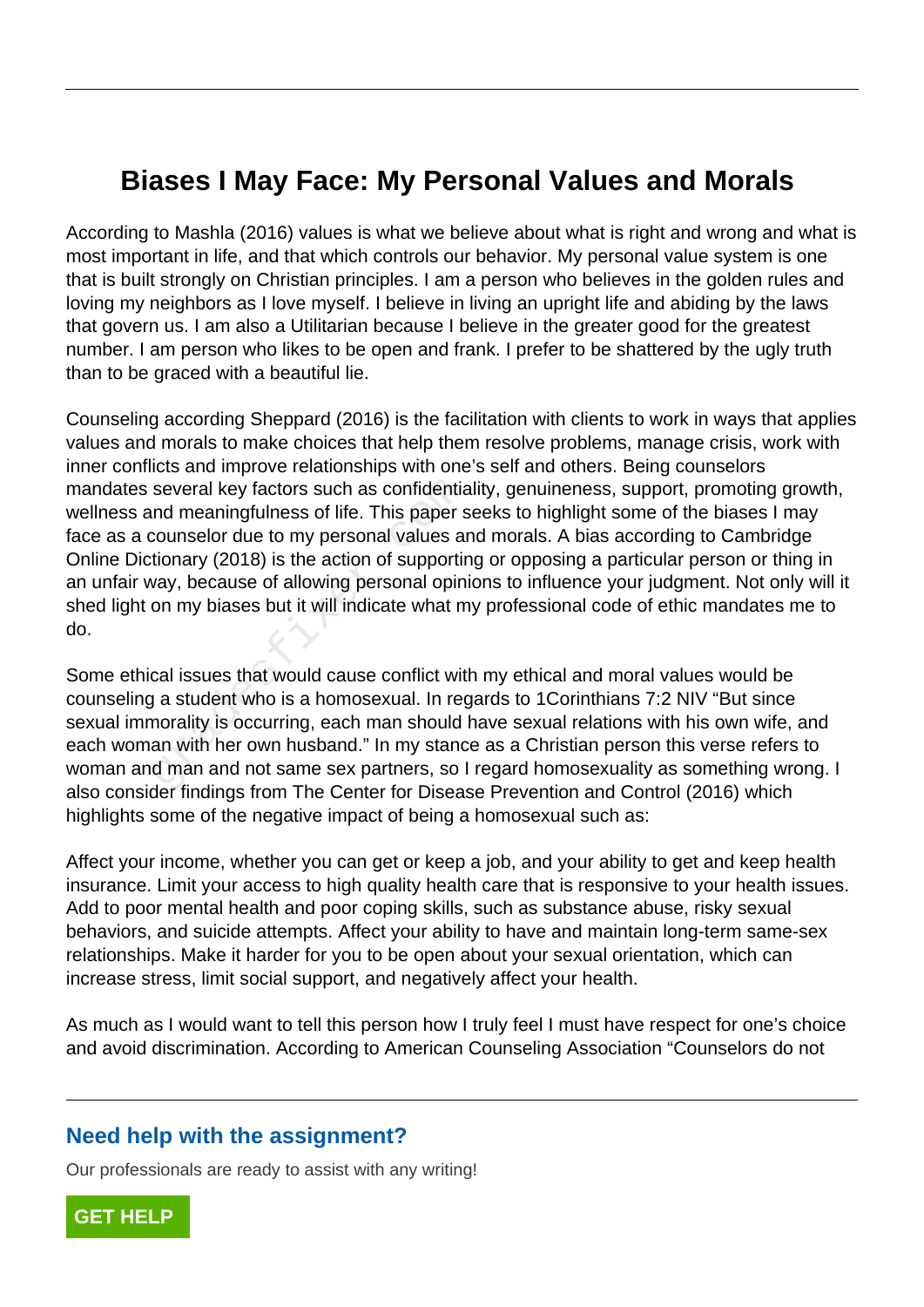condone or engage in discrimination against prospective or current clients, students, employees, supervisees, or research participants based on age, culture, disability, ethnicity, race, religion/spirituality, gender, gender identity, sexual orientation, marital/ partnership status, language preference, socioeconomic status, immigration status, or any basis proscribed by law." Therefore I would choose to be professional with persons who are homosexuals because they lack support and acceptance and all they need is to feel accepted so being supportive to them is vital in counseling. Counselors may see clients who are very depressed and negative about their homosexual tendencies and also about their whole worth as human beings. In this light I must bear in mind that homosexual are humans who need support and I would not want to see a client do something irrational when I can be a channel of assistance.

Another ethical dilemma that would negatively impact my counseling is when it comes to issues of relationships. If a person comes to me seeking guidance on the basis of working out a marriage or relationship issues, due to my past experience with relationships I would want to tell a female that she doesn't need a man to function. I believe that women can be independent and tolerating a relationship is draining and a waste of time. Counselors are aware of and avoid imposing their own values, attitudes, beliefs, and behaviors .To eliminate this bias I would focus listening to my client and finding research that would aid this person to find balance in such disparity. However, I feel that there is also positive side to this. I would be able to guide my client in seeking education and avenues to be self-reliant. I must also consider the circumstance and if there are children involve I would regard the findings of Schofield, Mumford, Jurkovic and Bickerdike, which indicates that high rates of relationship breakdown have been consistently associated with negative health consequences for both adults and children following divorce/separation. In this regard I would try my best to find studies that appropriately mediate such cases because the duty of a counselor indicates that "the primary responsibility of counselors is to respect the dignity and promote the welfare of clients." In this regard I must ensure that the welfare of all involved is taken into consideration. In that same regard I can look to the approach taken by Gunther (2011) and inform my client about Hostile Venting, Mean Phrases that Scar Intimate Relationships such as Character assassinations, Threats of abandonment, Threats of exile, Invalidations, Challenges ,and Preaching ,so that my client can search avenues to define the root cause of their problems. If the case becomes one that I am not competent enough to deal with then I must abide by the American Counseling Association, which states, "If counselors lack the competence to be of professional assistance to clients, they avoid entering or continuing counseling relationships." Hence I would refer the case in the most professional manner possible. Ing a relationship is draining and a was<br>heir own values, attitudes, beliefs, and<br>o my client and finding research that wo<br>However, I feel that there is also positive<br>lexing education and avenues to be se<br>e are children in

When it comes to cultural issues such as interracial marriages or relationships, the dilemma here would be that if a client comes to me with such a dilemma I would encourage the person to intermarry because I don't look a person race. However, I must bear in mind that as a counselor there must be anatomy which according to Counseling Collection (2018) is that the

## **Need help with the assignment?**

Our professionals are ready to assist with any writing!